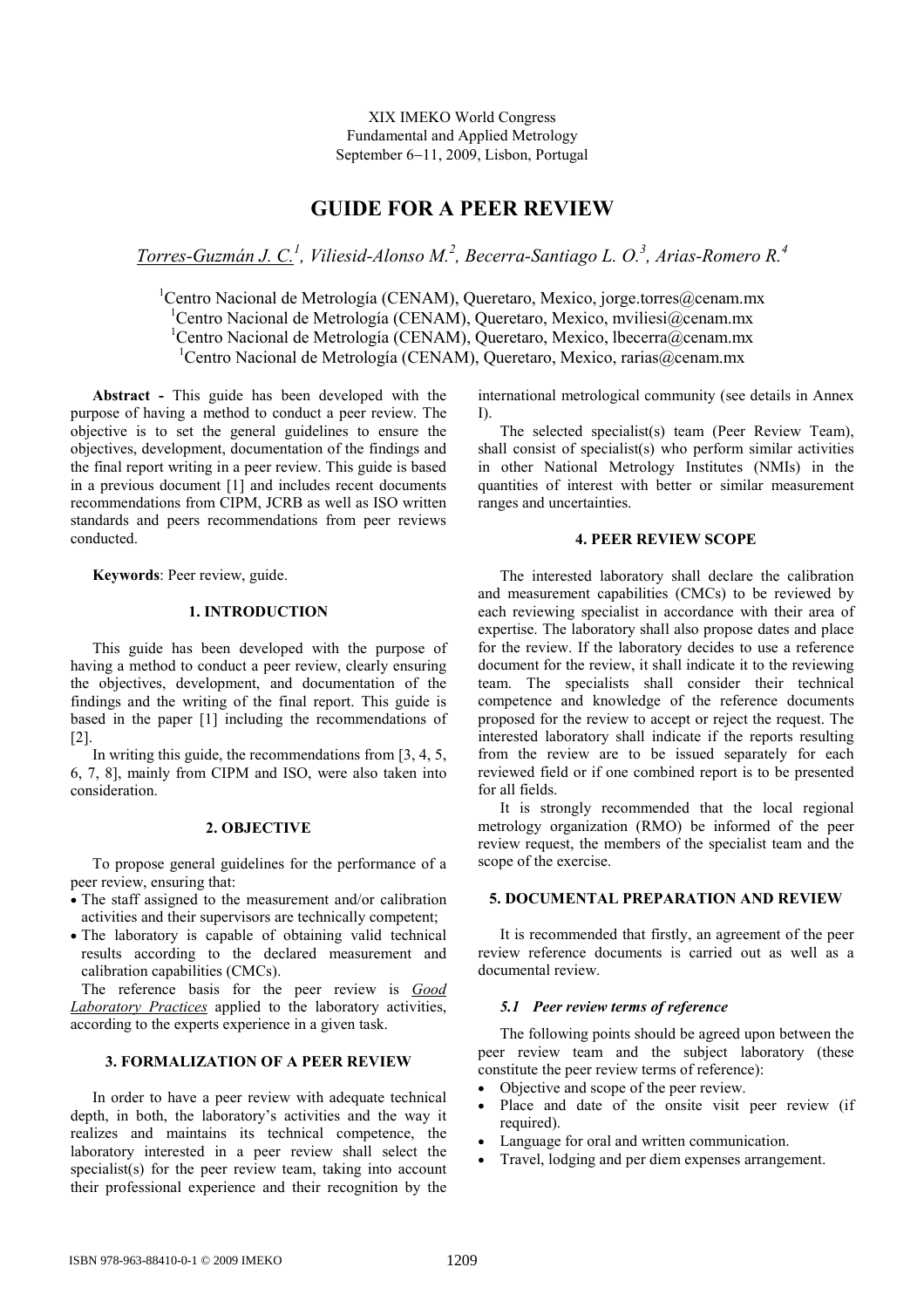## 5.2 Documental review

It is recommended that, previous to the onsite visit review, the review team have the following information:

- The list of services included in the Appendix C of the Mutual Recognition Arrangement (MRA) and/or CMCs to be reviewed.
- Curriculum Vitae of the staff conducting measurement activities and/or calibrations and their supervisors (qualifications and technical capabilities).
- Calibration and measurement methods, uncertainty estimations and method validation.
- Measurement and/or calibration procedures used; including standards (laboratory's standard instrument) used.

The peer review team reviews the documentation and verifies if it is sufficient and adequate to support the activities needed for the CMCs. The specialist team prepares the onsite visit review program, putting special emphasis on the points were there are perceived findings or those considered more important.

It is recommended that a check list be prepared, as a result of the documentation review. This list will aid documentation of possible findings during the onsite visit review. A verification list may be prepared by following the aspects included in point 6.2.

## 6. ONSITE VISIT REVIEW

#### 6.1 Onsite visit peer review opening meeting

The first activity is an onsite visit review opening meeting among the Review Team and the staff of the reviewed laboratory, with the purpose of verifying the objectives and scope of the peer review. The work activities program during the onsite visit peer review as well as the laboratory staff to be participating in the activities is also to be agreed upon here.

In this meeting, the laboratory will assign the responsible person to assist each specialist during the exercise, as well as the person(s) to whom the peer review report(s) should be addressed. The peer review schedule should be defined and agreed upon.

## 6.2 Assessment of the laboratory activities

The aspects to be assessed are:

- a) The staff technical competence to perform the measurement and/or calibration activities to be reviewed, including their education, experience and abilities and those of their supervisors.
- b) Control and monitoring of environmental conditions.
- c) Calibration and measurement methods, uncertainty estimations and method validation.
- d) Suitability of equipment and equipment maintenance programs.
- e) Measurement traceability.
- f) Methods used for assuring the quality of measurements and calibrations.
- g) Contents and format of calibration / measurement reports.
- h) Technical records that demonstrate that the claimed uncertainties have been ordinarily achieved by the NMI.
- i) Measurement and/or calibration procedures used.
- j) It is expected that each CMC of the Appendix C of the MRA and those declared in the scope of the Peer Review will be reviewed.

## 6.3 Findings documentation

The findings should be documented stating the subject and the level of concern for each one. The suggested levels of concern for the findings are:

- a) Critical, a finding that seriously compromises the laboratory's ability to support a CMC;
- b) Minor, a finding that does not compromise the laboratory's ability to support a CMC but may have some effect on the results;
- c) Recommendation, a suggestion that may help the laboratory in a given task;
- d) Comment, no concern, a comment which may be not related to the assessment technical or management activities but may be of positive connotation on the behaviour of the laboratory personnel and/or the way the review process was assisted.

The peer review team should be assigned a meeting room for close door meetings, to work in the findings documentation and preparation for the onsite visit peer review closure meeting and report.

#### 6.4 Onsite visit review closure report

All the findings (including observations, improvement opportunities and additional information requests) will form the peer review closure report.

#### 6.5 Onsite visit peer review closure meeting

An onsite visit peer review closure meeting takes place among the peer review team and the involved laboratory members. The draft onsite visit peer review report is presented and any problems or misunderstandings are clarified.

As a result, a final onsite visit peer review report is to be written and forwarded to the responsible person(s) of the laboratory within a short and agreed upon time after the closure meeting.

## 7. PEER REVIEW FINAL REPORT

After the peer review team receives any additional requested information from the laboratory and analyzes it, the final report is written. A proposed content for this final peer review report is presented in Annex II.

## 8. GRAPHICAL PROCEDURE OF A PEER REVIEW

In Fig. 1, included in Annex III, a process diagram is presented with the recommended activities for a peer review, as well as the part responsible of the activity (either the peer review team or the laboratory).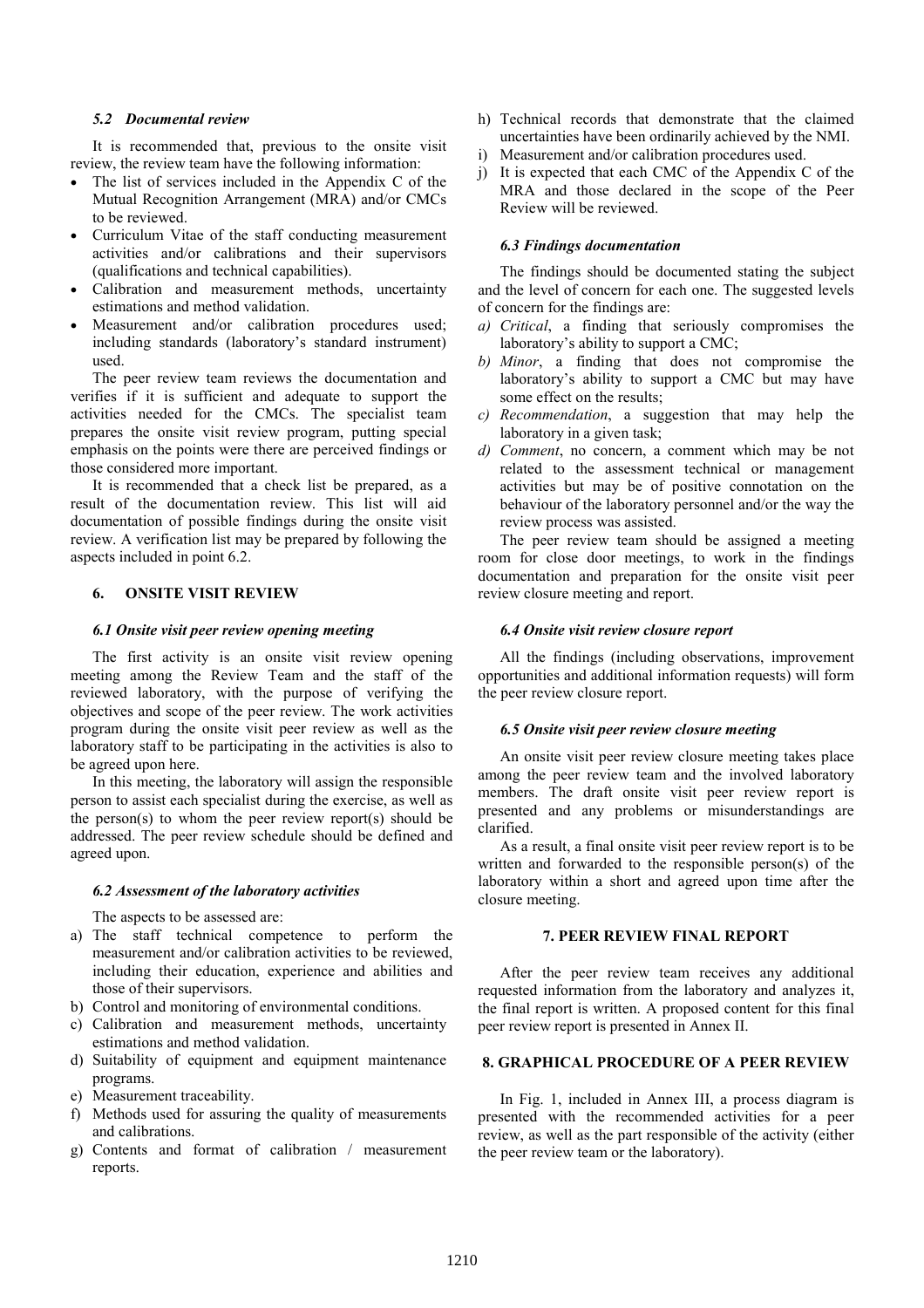## 9. CONCLUSIONS AND RECOMMENDATIONS

This guide is written with the purpose of supplying the minimum reference documentation required to carry out a peer review, mainly, for the technical aspects (i. e. chapter 5 of ISO 17025).

## **REFERENCES**

- [1] Torres-Guzman J. C., Chapman G., Viliesid Alonso M., Cederborg Almeyda B., "Proposed Guide for Peer Review". IMEKO TC3, TC16, TC22 International Conference. Mexico 2007.
- [2] "Recommendations for on-site visits by peers and selection criteria for on-site visit peer reviewers". Draft document CIPM 2006-05, Version 3.0.
- [3] "Criteria for acceptance of data for Appendix C". JCRB-14/06(2a).
- [4] L Becerra, W Bich, S Lorefice, "Protocol for the peer review for mass and density CMCs of CENAM". CENAM, Mexico 2008.
- [5] ISO 19011:2002 Guidelines for quality and/or environmental management systems auditing.
- [6] ISO/IEC 17025:2005 General requirements for the competence of testing and calibration laboratories.
- [7] ISO 9001:2000 Quality management systems Requirements.
- [8] ISO/IEC CD2 17040:2002 General requirements for peer assessment of conformity assessment bodies.

## ANNEX I. SELECTION OF REVIEWERS

According to document [2] from the reference section, the selected reviewers should normally have at least a degree qualification in a scientific/technological discipline. In some cases, formal education can be substituted by extensive experience in the relevant field of expertise.

## I.1 International recognition

In addition, the following elements are desirable in the selected reviewers:

- a) past or present member of an RMO TC;
- b) participation in key and supplementary comparison programmes;
- c) publication record in internationally refereed metrology journals;
- d) experience in undertaking national or international assessments of calibration or testing in laboratories.

#### I.2 Work experience

A peer reviewer should have the following work experience:

a) generally five years experience in developing, providing or being responsible for a calibration or a measurement service in a technical field relevant to the CMCs being investigated;

- b) two years experience of quality management, quality assurance or QS auditing related to laboratory activities at the NMI level;
- c) in the absence of QS experience the peer reviewer should, during the assessment, work with a QS expert who has participated in assessments for accreditation by recognized accreditation providers.

## I.3 Other required characteristics

Other required characteristics for the peer reviewers:

- a) Peer reviewers should be conversant with the language in which the relevant documentation is provided.
- b) Peer reviewers should have successfully completed a training course on the ISO/IEC 17025:2005 requirements, conducted by a competent organization (e.g., NMI or recognized accreditation body for calibration laboratories).
- c) If the review needs to cover the manufacturing of reference materials then the reviewer should have additionally sufficient knowledge and experience with the requirements of ISO Guide 34:2000.

## ANNEX II. FINAL REPORT CONTENTS

It is recommended to prepare a final report which includes the following points:

- 1) Antecedents.
	- a) name of the NMI;
	- b) date(s), scope and programme of the on-site visit;
	- c) names and affiliations of the reviewers.
- 2) Scope and General Overview.
- 3) Findings.
	- a) review findings against all the aspects specified in the scope  $(4.2)$ ;
	- b) comments on the NMI's non-conformities and, where applicable, actions taken to correct nonconformities.
- 4) Conclusions.
	- a) a list of capabilities that the reviewers recognise the NMI as having the competence to deliver ordinarily;
	- b) the adequacy of NMI's management system and its implementation to demonstrate the conformity with the requirements of CIPM-MRA (where applicable);
	- c) an explanation of any significant differences of opinion between the reviewer and NMI;
- 5) References.
	- a) identification of the reference documents used.
- 6) Annexes.
	- a) only, if it is required to supply any additional information to clarify the report.

## ANNEX III. PROCESS DIAGRAM FOR A PEER **REVIEW**

A process diagram for a peer review is shown in Fig. 1 (next page).